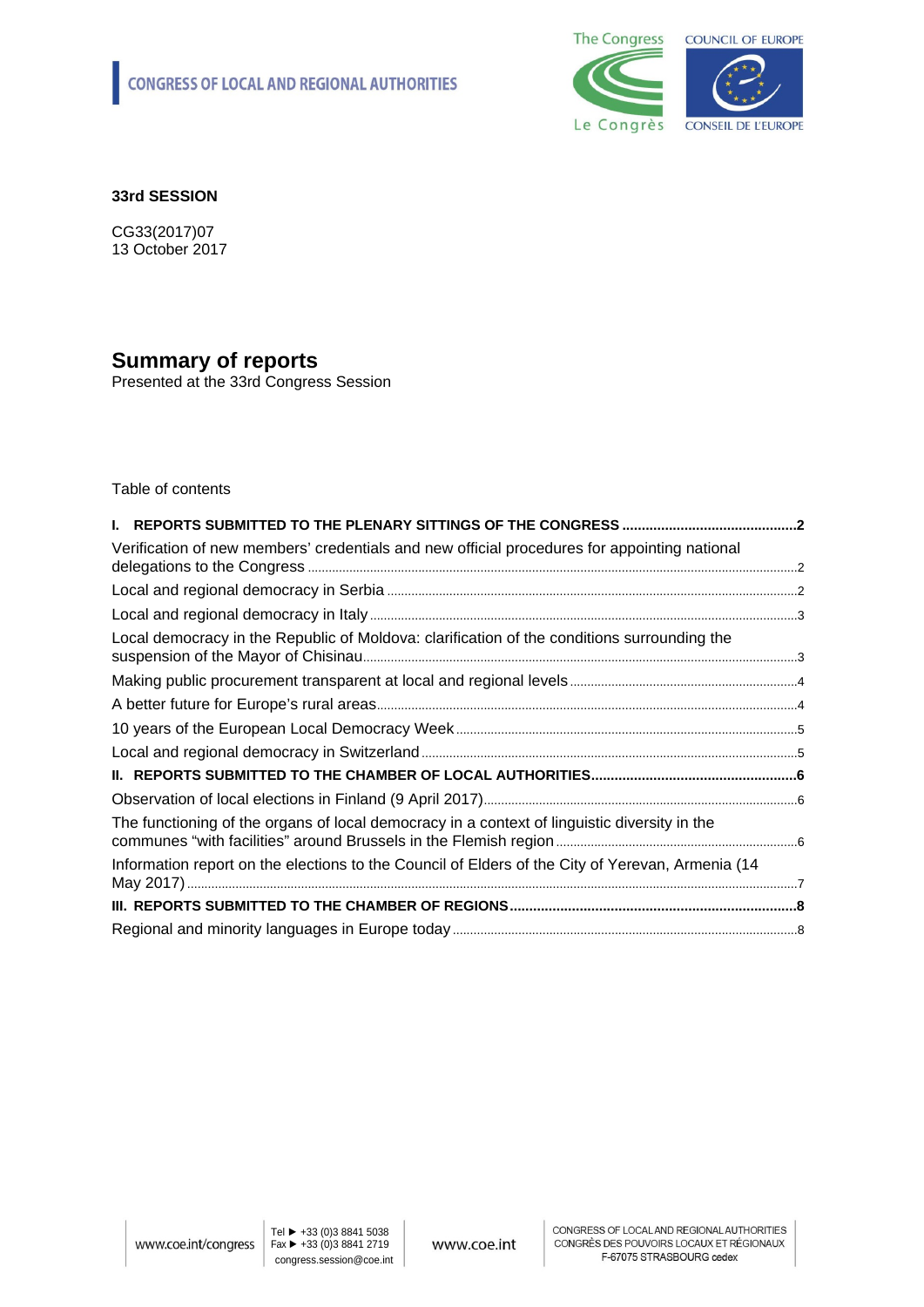# <span id="page-1-0"></span>**I. REPORTS SUBMITTED TO THE PLENARY SITTINGS OF THE CONGRESS**

# <span id="page-1-1"></span>**Verification of new members' credentials and new official procedures for appointing national delegations to the Congress**

Co-rapporteurs:<sup>1</sup>

Michail ANGELOPOULOS, Greece (L, EPP/CE), and Eunice CAMPBELL-CLARK, United Kingdom (R, SOC)

Congress Bureau

**[CG33\(2017\)02](http://rm.coe.int/doc/09000016807026ba)** Resolution

The rapporteurs will review the credentials of the new members and any new procedures for the appointment of national delegations in the light of the current criteria of the Congress Charter and Rules and Procedures.

# <span id="page-1-2"></span>**Local and regional democracy in Serbia**

Co-rapporteurs: Lucia KROON, Netherlands (L, EPP/CCE), and Sören SCHUMACHER, Germany (R, SOC)

Monitoring Committee

**CG33(2017)19prov**  Recommendation

This is the second report on local and regional democracy in Serbia since the country ratified the European Charter of Local Self-Government in 2007. The report notes that Serbia has responded positively to most of the previous recommendations made by the Congress in 2011, in particular by ratifying the European Outline Convention on Transfrontier Co-operation between Territorial Communities or Authorities and by signing the Additional Protocol to the European Charter of Local Self-Government on the right to participate in the affairs of a local authority. In addition, a number of important legislative steps have been taken in order to modernise and strengthen local selfgovernment, notably the adoption of the law dealing with the status of local government staff. The rapporteurs underline the importance of further implementing the Pubic Administration Reform Strategy and encourage the Serbian authorities to continue their efforts aimed at fighting corruption, including at a local level.

The rapporteurs draw the authorities' attention to the temporary ban on recruitment, the possibility of dismissal of local government assemblies and the lack of transparent criteria for allocating State grants and resources from the reserve fund. The Congress recommends that the Serbian authorities provide adequate resources for local government to carry out its functions and maintain full responsibility for healthcare and education at the local level. Finally, it also urges Serbia to clarify and improve the financial situation of the Autonomous Province of Vojvodina.

 $1$  L: Chamber of Local Authorities / R: Chamber of Regions EPP/CCE: European People's Party Group in the Congress SOC: Socialist Group

ILDG: Independent Liberal and Democratic Group

ECR: European Conservatives and Reformists Group

NR: Members not belonging to a political group of the Congress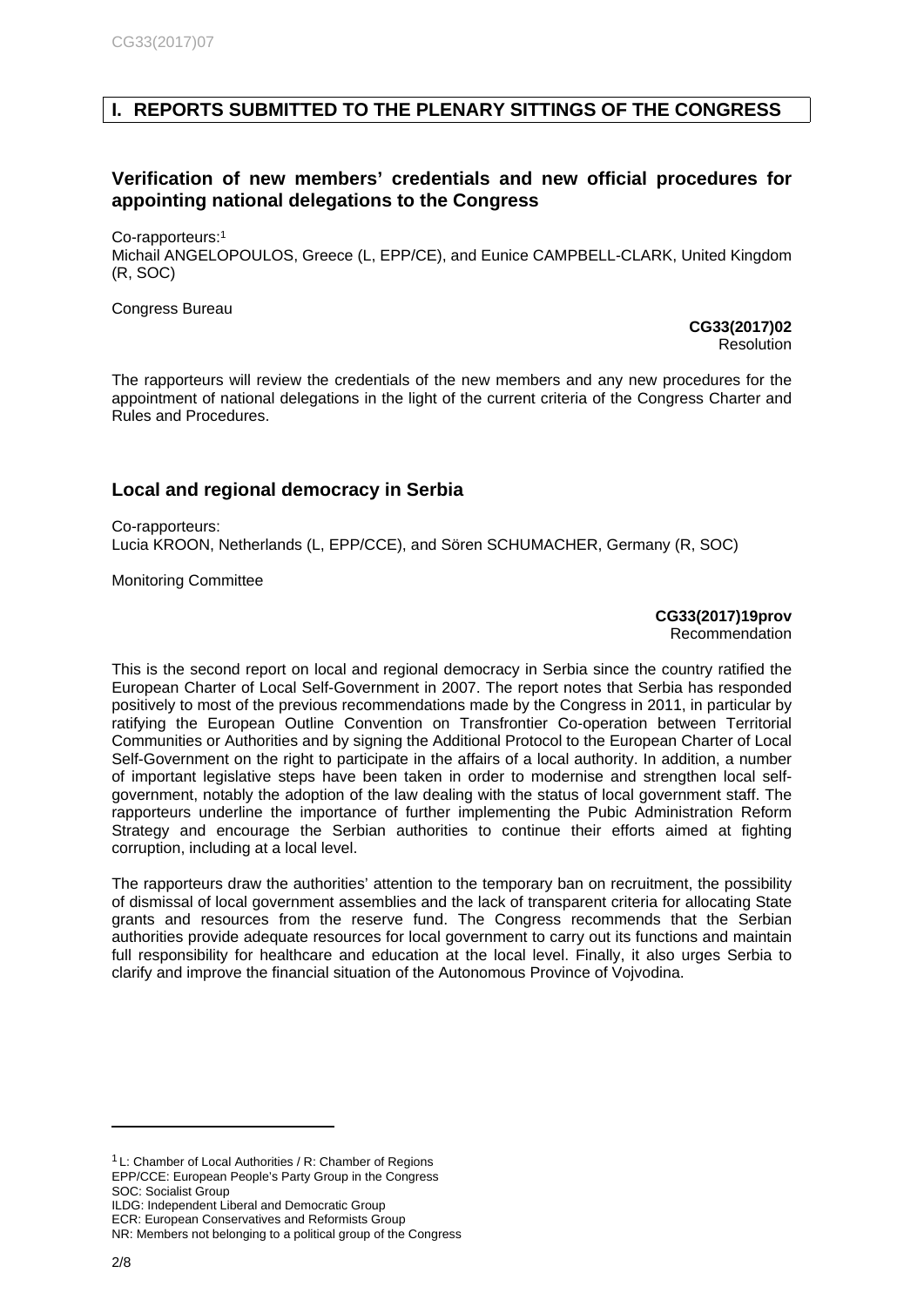# <span id="page-2-0"></span>**Local and regional democracy in Italy**

Co-rapporteurs: Jakob WIENEN, Netherlands (L, EPP/CCE), and Stewart DICKSON, United Kingdom (R, ILDG)

Monitoring Committee

**CG33(2017)17prov** Recommendation

This report was prepared following the third monitoring visit to Italy since the country ratified the European Charter of Local Self-Government in 1999. The report notes with satisfaction that the principle of self-government is soundly anchored in the State organisation by the domestic constitution. It also approves the efforts undertaken by the country to foster decentralisation. Nevertheless, the rapporteurs express their concern with regard to the general lack of financial resources available to local authorities, notably provinces, and the absence of effective consultations on financial matters that concern them directly. The report highlights the fact that local authorities do not dispose in practice of enough qualified personnel. Furthermore, the representatives of the provinces and the metropolitan cities are not elected by direct and universal suffrage and do not receive appropriate financial compensation in order to perform their responsibilities. Lastly, there exists a discrepancy between financial resources of regions having a special status in comparison with those having an ordinary status.

The Congress urges the Italian authorities to reconsider, during consultations, the calculation of the budget cuts and to lift financial constraints imposed on local authorities to ensure sufficient financial resources are available to them. It recommends clarifying the competences of the provinces and metropolitan cities, by re-introducing direct elections of their governing bodies, providing for adequate financial remuneration of their representatives and revising the current limitations in relation to local human resources. Finally, the Congress recommends that the Italian authorities ensure a greater fiscal autonomy to the regions having an ordinary status.

#### <span id="page-2-1"></span>**Local democracy in the Republic of Moldova: clarification of the conditions surrounding the suspension of the Mayor of Chișinău**

Rapporteur: Gunn Marit HELGESEN, President of the Chamber of Regions

Congress Bureau

**CG33(2017)23prov**  Resolution

This document reports the conclusions of the rapporteur, Gunn Marit Helgesen, with regard to her visit to Chisinau at the request of the Bureau of the Congress. The rapporteur notes with concern that the conditions in which the mayor of the capital of the Republic of Moldova has been suspended are problematic in terms of Articles 3.2, 7.1 and 8.3 of the European Charter of Local Self-Government. She has proposed a preliminary draft resolution instructing the Congress to arrange a fact-finding mission, which will result in a recommendation to the Moldovan authorities, asking the Venice Commission to give its opinion on the constitutionality of the local recall referendum, which, in the rapporteur's opinion, entails a breach of Article 7.1 of the Charter, and requesting that the information in the present report be forwarded to the Monitoring Committee so that the latter may take it into account in the monitoring of local and regional democracy in the Republic of Moldova planned for 2018, particularly in the light of the complaint sent to the Congress in the meantime by the Congress of Local Authorities of Moldova (CALM), which reports pressure being brought to bear on local elected representatives through recurrent court proceedings against them.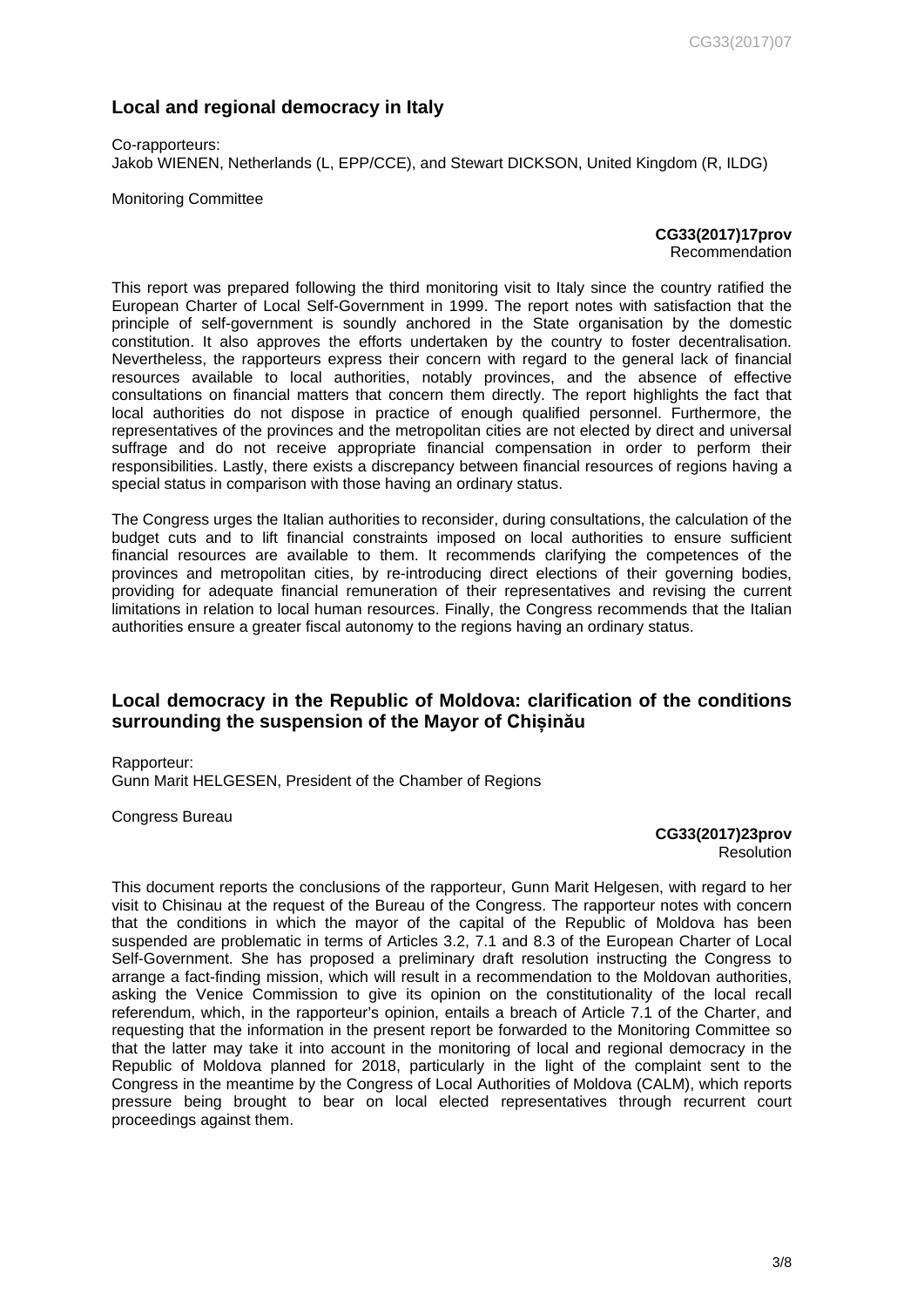# <span id="page-3-0"></span>**Making public procurement transparent at local and regional levels**

Rapporteur: Amelie TARSCHYS INGRE, Sweden (L, ILDG)

Governance Committee

**CG33(2017)13prov Resolution** Recommendation

As public procurement involves a large proportion of public expenditure and, to an increasing extent, the transfer of public resources to the private sector or to non-profit organisations, it is particularly vulnerable to various types of corruption. This report examines the systemic problems in local and regional government procurement which create corruption risks, such as weak contracting expertise, the "revolving door" phenomenon, or lack of transparency, and suggests practical steps that local and regional authorities can take to reduce their exposure to such corruption.

In its resolution, the Congress invites local and regional authorities to assess the different corruption risks involved in procurement and set up internal controls and evaluation mechanisms. It calls upon them to enhance transparency by publishing data and procurement details at all stages of the process, in order to encourage public scrutiny and involve civil society.

In its recommendation, it also asks the Committee of Ministers to encourage governments and parliaments of member States to establish national public procurement standards and to introduce e-procurement systems to minimise the amount of human discretion involved.

# <span id="page-3-1"></span>**A better future for Europe's rural areas**

Rapporteur: Philippe LEUBA, Switzerland (R, ILDG)

Governance Committee

**CG33(2017)16prov Resolution** Recommendation

Rural areas across Council of Europe member States are characterised by their social, economic, and environmental diversity. Some rural areas represent the most prosperous and well performing areas in their countries, while others are experiencing depopulation, demographic ageing, high levels of poverty and land abandonment. These disparities have become more marked since the 2008 financial crisis.

This report discusses the key opportunities and challenges facing Europe's rural areas, such as territorial cohesion, social sustainability, employment opportunities, and infrastructure development.

In its resolution, the Congress invites local and regional authorities in rural areas to raise public and policy makers' awareness on the diversity of rural areas, their potential and assets and their importance as part of Europe's heritage. It calls upon them to devise local rural strategies in partnership with all development actors; to set minimum service standards in order to guarantee continuity in the provision of essential services; to improve education and training; and to support entrepreneurship and innovation in order to diversify the local economy. In its recommendation, it asks the Committee of Ministers to call upon governments to devise new rural development policies, which are both adapted to the specific features of rural areas and grounded in a territorial and multi-sectoral investment approach, and to promote greater equity and well-being in these areas.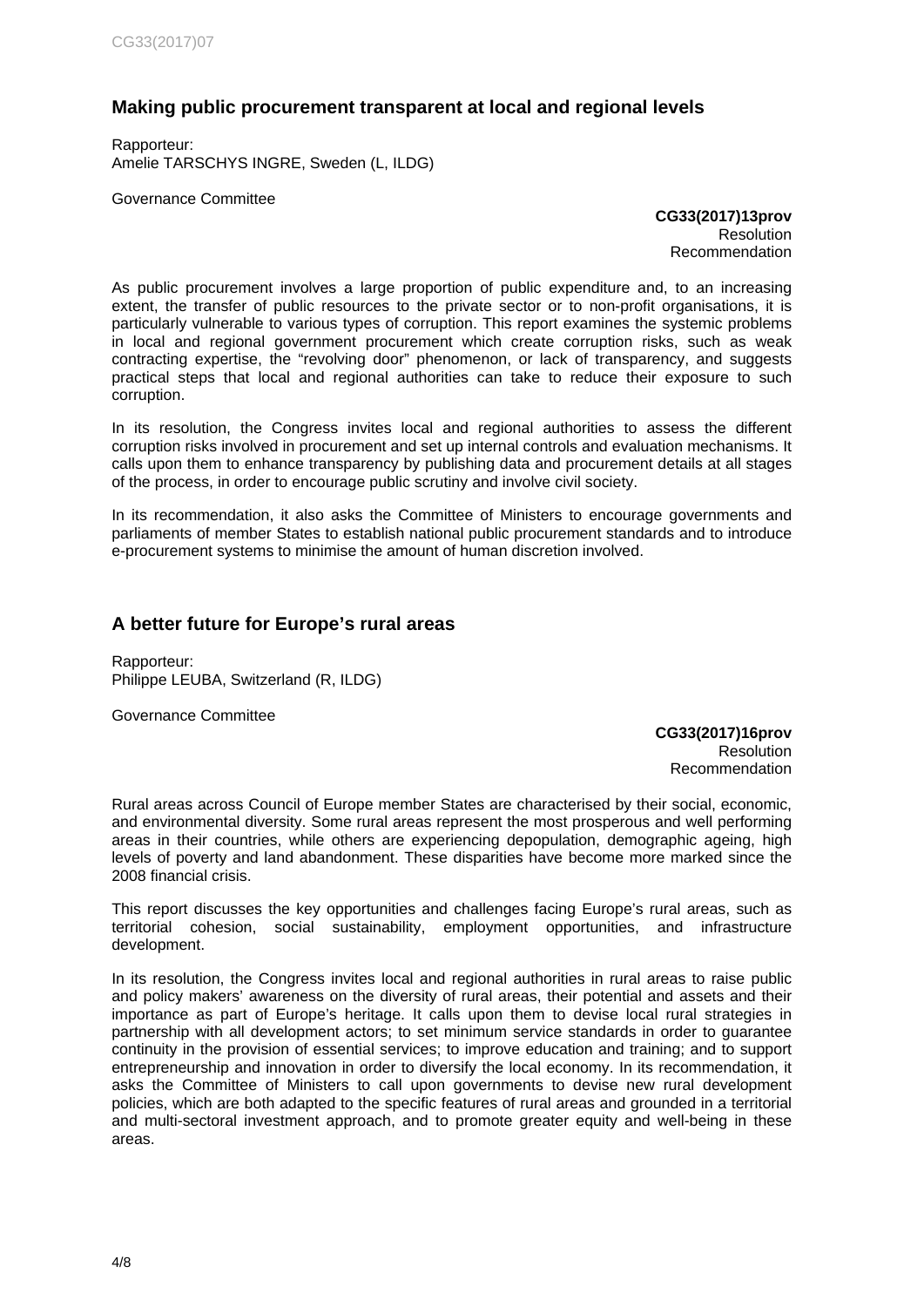#### <span id="page-4-0"></span>**10 years of the European Local Democracy Week**

Congress Spokesperson on the European Local Democracy Week: Gaye DOGANOGLU, Turkey (L, EPP/CCE)

Bureau of the Congress

**CG33(2017)12prov** Resolution

In the draft resolution, prepared on the occasion of the 10th anniversary of the European Local Democracy Week, the Congress renews its commitment to further develop this pan-European initiative for the benefit of local and regional authorities and the citizens across Europe.

The draft resolution also envisages the creation of a Reflection Group that will work on taking the Week forward to a new dimension.

# <span id="page-4-1"></span>**Local and regional democracy in Switzerland**

Co-rapporteurs: Marc COOLS, Belgium (L, ILDG) and Dorin CHIRTOACA, Republic of Moldova (R, EPP/CCE)

Monitoring Committee

#### **CG33(2017)14prov** Recommendation

This particularly positive report is based on the second monitoring visit to Switzerland since the

country ratified the European Charter of Local Self-Government in 2005. It shows that municipal self-government is particularly deeply rooted in Switzerland. All municipalities possess a wide range of powers and responsibilities and substantial rights of self-government. The financial situation of Swiss municipalities appears generally healthy, with a relatively low debt ratio. Directdemocracy procedures are highly developed at all levels of governance. Furthermore, the rapporteurs very much welcome the Swiss parliament's decision to authorise the ratification of the Additional Protocol to the European Charter of Local Self-Government on the right to participate in the affairs of a local authority.

The report draws attention to the need for improved direct involvement of municipalities, especially the large cities, in decision-making procedures and with regard to the question of the sustainability of resources in connection with the needs of municipalities to enable them to discharge their growing responsibilities. Finally, it highlights the importance of determining, through legislation, a framework and arrangements regarding financing for the city of Bern, taking due account of its specific situation.

The Congress encourages the authorities to guarantee that the administrative bodies belonging to intermunicipal structures are made up of a minimum percentage of directly elected representatives so as to safeguard their democratic nature. The rapporteurs also recommend that the Swiss authorities, in consultation with the cantons, provide for the possibility of extending the scope of the Charter to the cantons. Finally, the Congress calls on the authorities to ratify Articles 4.4, 6.2, 8.2 and 9.5 of the Charter, which are complied with de facto in Switzerland.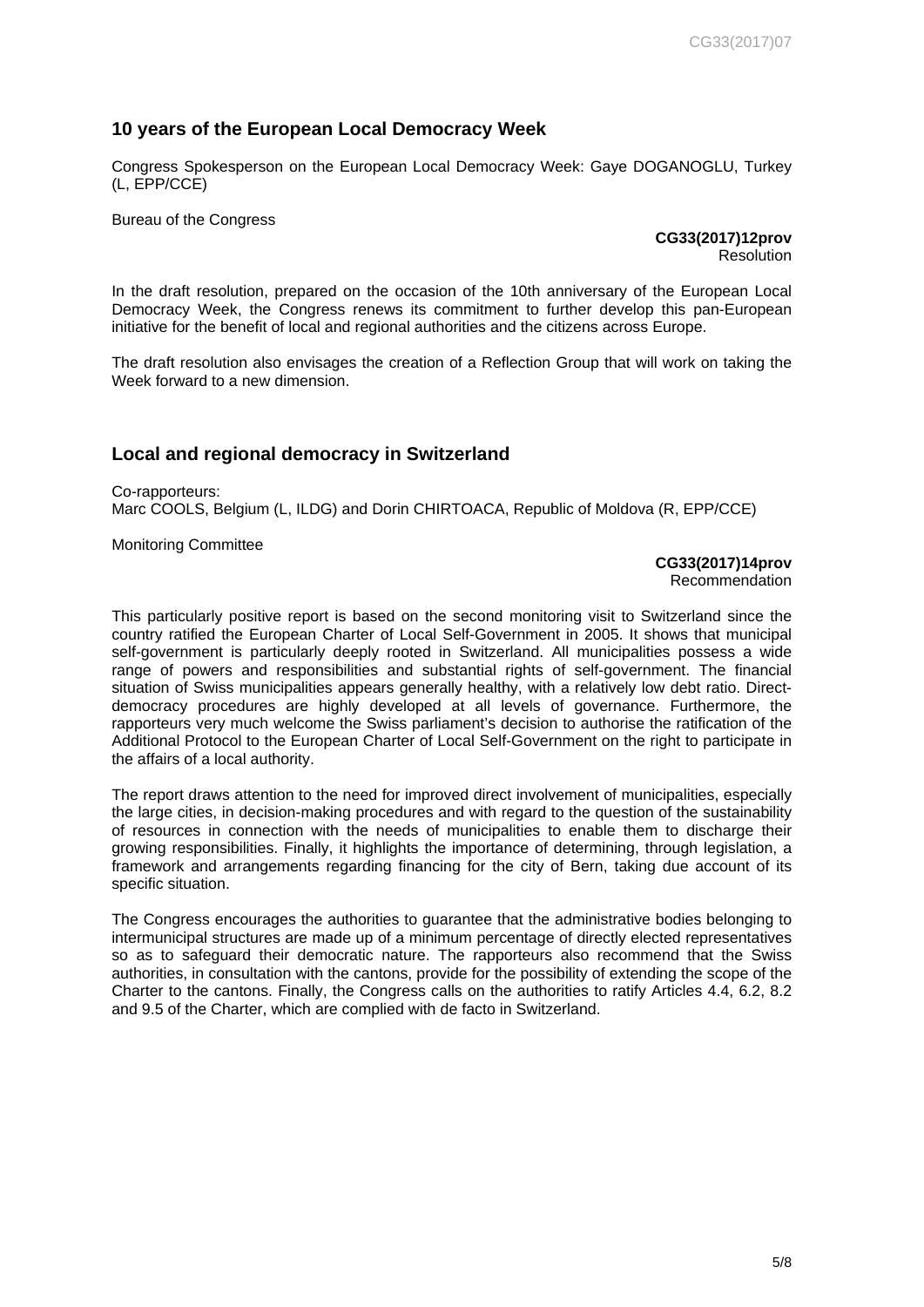# <span id="page-5-0"></span>**II. REPORTS SUBMITTED TO THE CHAMBER OF LOCAL AUTHORITIES**

# <span id="page-5-1"></span>**Observation of local elections in Finland (9 April 2017)**

Rapporteur: Lelia HUNZIKER, Switzerland (L, SOC)

Monitoring Committee

**CPL33(2017)05prov** Recommendation

Upon official invitation from the Ministries of Justice and Employment and Local Government and Public Reforms of Finland, dated 8 August 2016, the Congress of Local and Regional Authorities deployed a 23-member delegation to observe the local elections held in the country on 9 April 2017.

Against the backdrop of a comprehensive administrative reform, the observation of the local vote allowed the Congress delegation to gain insight into important changes underway at the territorial level. Technically speaking, with the exception of some minor issues, the 2017 local elections were organised in a very professional manner and characterised by a high level of public trust in the electoral processes and the administration. Transparency, a well-established voters' registration system and the possibility of advance voting are positive features of local elections in Finland. Issues to be considered to achieve further democratic progress include the modalities of nomination for independent candidates, the introduction of mandatory training for members of the election administration, the promotion of participation of non-Finns as voters and candidates at local level as well as the question of elected Mayors instead of the existing open application system, in order to strengthen the political role of Mayors, notably in larger urban zones.

In the context of the mentioned regional administrative reform, the Congress invites the Finnish authorities to implement genuine decentralisation at regional level, in particular with regard to financial autonomy and competences conferred to the future elected Regional Councils. Moreover, the Congress encourages the authorities to schedule the first regional elections to be held in 2018 on a different day than the Presidential elections, in order that regional voting will not be overshadowed by general political topics.

### <span id="page-5-2"></span>**The functioning of the organs of local democracy in a context of linguistic diversity in the communes "with facilities" around Brussels in the Flemish region**

Co-rapporteurs: Henrik HAMMAR, Sweden (L, EPP/CCE), and David ERAY, Switzerland (R, ILDG)

Monitoring Committee

**CPL33(2017)02prov**  Recommendation

The report was prepared following a fact-finding visit that took place on 2 and 3 February 2017 to Brussels (Belgium) with a view to clarifying the functioning of local democracy structures in a context of linguistic diversity in the communes "with facilities" around Brussels in the Flemish region.

The report highlights the non-implementation of previous Congress Recommendations 131(2003), 258(2008) and 366(2014) as regards the issue of the appointment system for mayors. It stresses that the election of the burgomaster, directly elected by the citizens, continues to have to be endorsed by the Flemish Minister of the Interior. As a result, the fact-finding visit of 2017 shows that since the latest examination of the situation in 2008, it has not improved.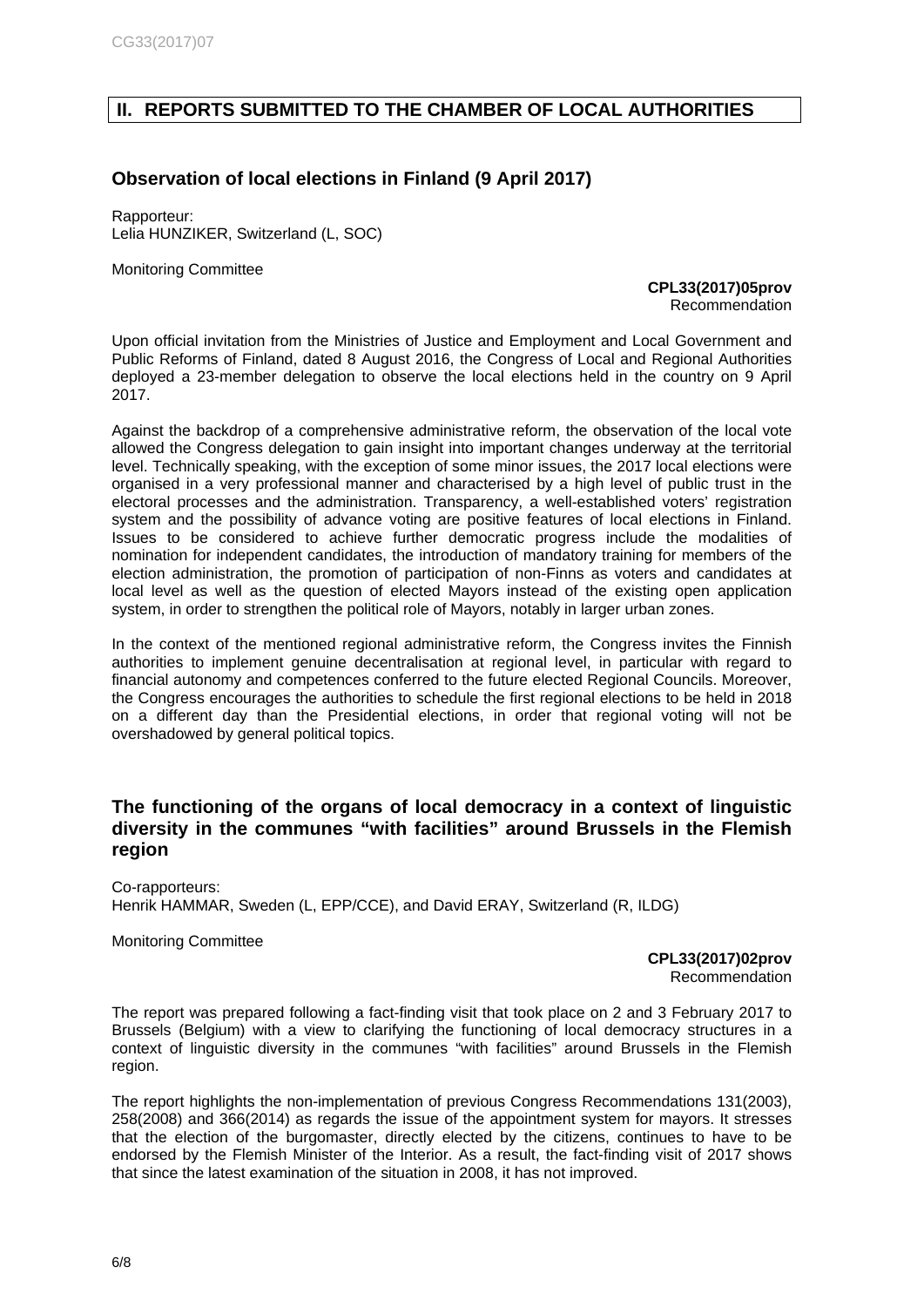The report points out that an undue limitation of the capacity of French speaking local councillors in the communes "with facilities" around Brussels in the Flemish region to use French in carrying out local councillors' activities is an infringement on their exercise of local democracy.

Consequently, the Congress recommends that the Belgian authorities revoke the system of appointment of mayors by the Flemish Minister of the Interior. It also calls on the national authorities to review the way in which the language laws are applied in municipalities with so-called special language arrangements, in order to allow the use of both French and Dutch by local elected representatives when fulfilling their local mandates.

#### <span id="page-6-0"></span>**Information report on the elections to the Council of Elders of the City of Yerevan, Armenia (14 May 2017)**

Rapporteur: Liisa ANSALA, Finland (L, ILDG)

Monitoring Committee

**CPL33(2017)04** Information document

Further to an invitation by the Prime Minister of the Republic of Armenia, the Congress deployed an Electoral Assessment Mission to monitor the elections to the Council of Elders of the City of Yerevan held on 14 May 2017. The elections in Yerevan were the first local elections to be organised under the 2016 Electoral Code.

Apart from some individual irregularities, the Congress delegation assessed the elections as technically well prepared, overall in line with international standards, and carried out in a calm and orderly manner. However, there are recurring issues of concern to Congress observers, in particular the quality of voters' lists and the fact that these lists include a large number of voters who are residing de facto abroad. In order to strengthen citizens' trust in the electoral process which is surrounded by a general atmosphere of scepticism and electoral fatigue, the authorities should pay more attention to allegations of vote buying and misuse of administrative resources. Moreover, the accessibility of polling stations for persons with disabilities and elderly people needs to be addressed.

In addition, the organisation of local elections only a month after the 2 April 2017 Parliamentary elections didn't ensure transparency and public interest in grassroots' elections. The Congress would thus welcome measures towards establishing one unified Election Day for the local level, which should also be organised within a reasonable timeframe from the Parliamentary elections.